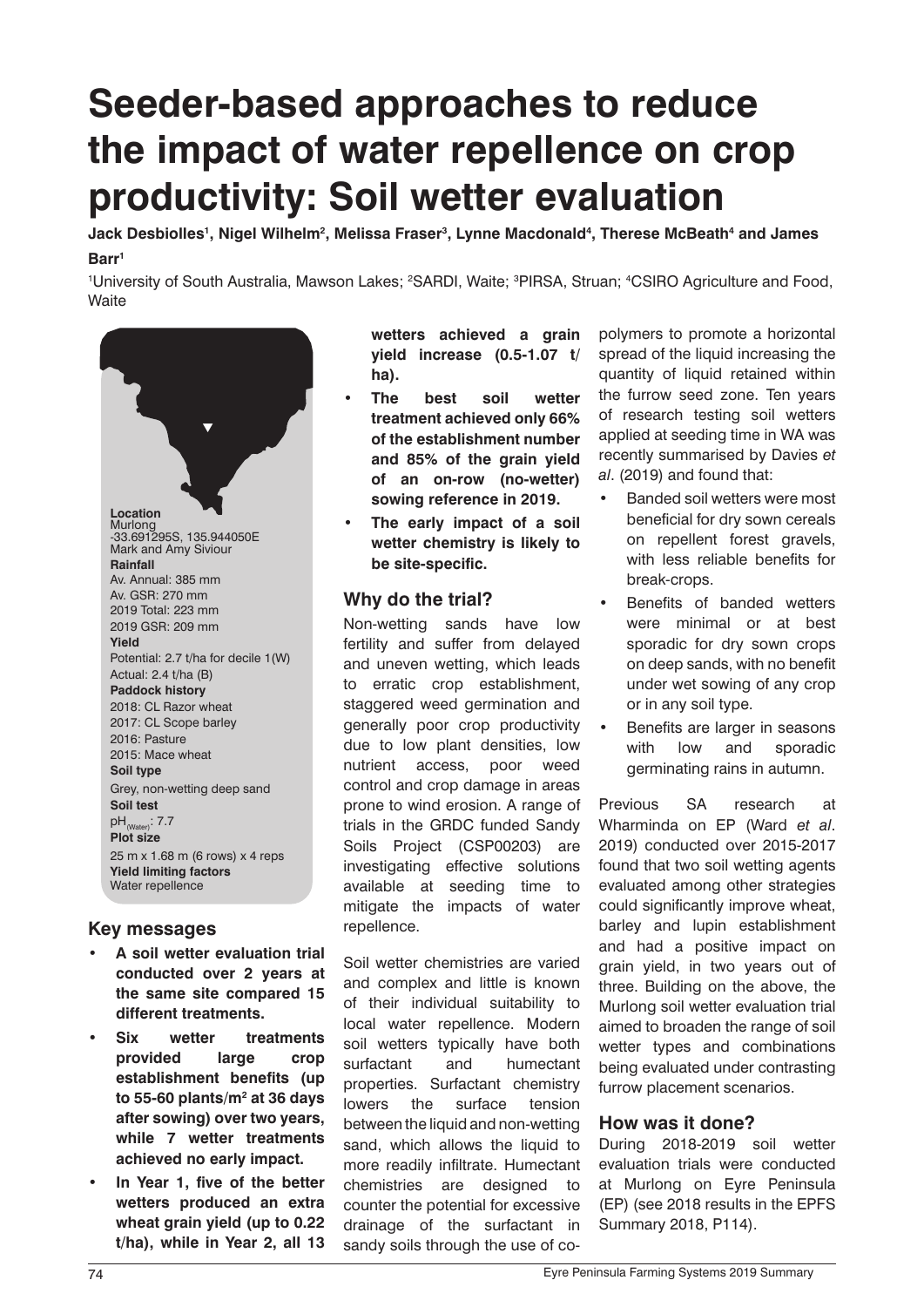| <b>Product names</b>                     | <b>Supplier</b>                   | Rate<br>(L/ha) | <b>Placement</b><br>zone $*$ | \$/ha<br>(2018) |
|------------------------------------------|-----------------------------------|----------------|------------------------------|-----------------|
| H <sub>2</sub> Pro <sup>®</sup> TriSmart | <b>ICL Specialty Fertilisers</b>  | 2              | <b>FS</b>                    | 15              |
| $H2FIO^{TM}$                             | <b>ICL Specialty Fertilisers</b>  | $\mathcal{P}$  | <b>FS</b>                    | 16              |
| Soak-n-Wet                               | Victorian Chemicals               | 4              | <b>FS</b>                    | 14              |
| Aquaforce                                | <b>SST Australia</b>              | 2.5            | <b>FS</b>                    | 20              |
| SeedWet                                  | <b>SST Australia</b>              | 2              | <b>FS</b>                    | 17              |
| RainDrover                               | <b>SACOA</b>                      | $\mathcal{P}$  | <b>SZ</b>                    | 12              |
| SE14@                                    | <b>SACOA</b>                      | 3              | <b>SZ</b>                    | 21              |
| Aquaboost AG30<br>FB+AG30NWS             | <b>Bio Central Lab</b>            | $2 + 2$        | $FS + SZ$                    | 24              |
| Precision Wetter + Nutri-Wet             | Chemsol GLE                       | $2 + 2$        | $FS + SZ$                    | 21              |
| Divine <sup>®</sup> Integrate/Agri mix   | <b>BASF</b>                       | $1 + 1$        | $FS + SZ$                    | 20              |
| H2Flo <sup>™</sup> + RainDrover          | ICL Specialty Fertilisers + SACOA | $2 + 2$        | $FS+SZ$                      | 28              |
| Bi-Agra Band                             | <b>SST Australia</b>              | $1.5 + 1.5$    | $FS + SZ$                    | 22              |
| Aquaforce + $SE14@$                      | SST Australia + SACOA             | $2 + 3$        | $FS + SZ$                    | 41              |

 *Table 1. Soil wetter treatments evaluated at the Murlong site over 2018-2019.*

 In Year 2 (2019), 6 row x 25 m long plots set to 0.28 m row spacing were sown at 6 km/h using a deep banding knife point operating at 110 mm depth, followed by twin seeding discs and a furrow stabilising V press wheel, 140 mm wide. Plots were sown at 3-5 cm depth on the 15-17 May with CL Scope barley treated with Vibrance and Cruiser 350 at a seed rate of 68 kg/ha. Uniform fungicide at 400 mL/ha and Intake Hi-Load Gold fungicide at 250 mL/ha were also applied in furrow in 80 L/ha volume to address medium/high risks of rhizoctonia/yellow leaf spot and take-all, respectively. All plots were inter-row sown to barley in the standing wheat stubble, under a randomised complete block experimental design. There was an additional on-row sowing treatment with no wetter applied. All treatments were replicated 4 times and the 2018 treatments were re-applied to the same plots in 2019. *\*SZ=Seed Zone; FS=Furrow Surface*

A stable consolidated furrow surface is often deemed critical to secure the efficacy of furrow surface applied soil wetters, which must be sprayed onto a firm, settled soil, and not mixed into loose backfill. Soil wetter treatments were applied in 100 L/ ha volume of rainwater with foam suppressant at 0.05% v/v, using a

Teejet TPU1501 low angle flat fan nozzle behind press-wheels to produce a 25-30 mm wide band footprint on the furrow surface (FS). In contrast, seed zone (SZ) applications were delivered with a Keeton in-furrow seed firmer to achieve accurate co-location with the seeds. Nutrition was supplied at 28 kg N/ha, 12 kg P/ha, 6 kg S/ha, 1.5 kg Zn/ha deep banded at furrow depth. There was also a foliar application of Zn, Cu and Mn at tillering.

## **What happened?**

Barley crop establishment at 5 weeks after sowing is shown in Figure 1 (top). The inter-row control established at 12% of seeds sown  $(27$  plants/m<sup>2</sup>. respectively). indicating poor conditions for crop establishment in this severely water repellent sand, while the on-row sowing treatment (with no wetter) offered a significant establishment benefit in excess of 400%  $(+85$  plants/m<sup>2</sup>). In contrast, the wetters on inter-row sown treatments showed a variable early impact, and increased barley crop establishment by 17 plants/ m<sup>2</sup> on average, with a range of 0-56 plants/ $m^2$ .

The impact of soil wetter treatments on crop establishment was similar in both years of the trial, as confirmed by a strongly positive

correlation between results in each year (data not shown). Interestingly, all treatments with only furrow surface applied wetters had a limited effect on crop establishment at Murlong, while the two treatments with a seed zone applied humectant (SE14® or RainDrover) performed well. Overall, 4 out of 6 seed zone + furrow surface wetter combinations provided a significant establishment benefit compared with the control.

Combining a surfactant on the furrow surface (FS, Aquaforce) with a humectant in the seed zone (SZ, SE14®) provided a synergistic response in 2019 (where the treatment combining wetters had a greater effect than adding the effects of the two separate wetter treatments independently), possibly due to the effective water harvesting furrows kept intact over that season. A similar combination based on H2Flo™ (FS) and Raindrover (SZ) did not synergise, with the performance driven mostly by the seed zone wetter.

In 2019 (decile 1 GSR) under interrow sowing there were barley grain yield responses to all soil wetters (Figure 1, bottom). The grain yield in the inter-row sown control averaged 1.10 t/ha.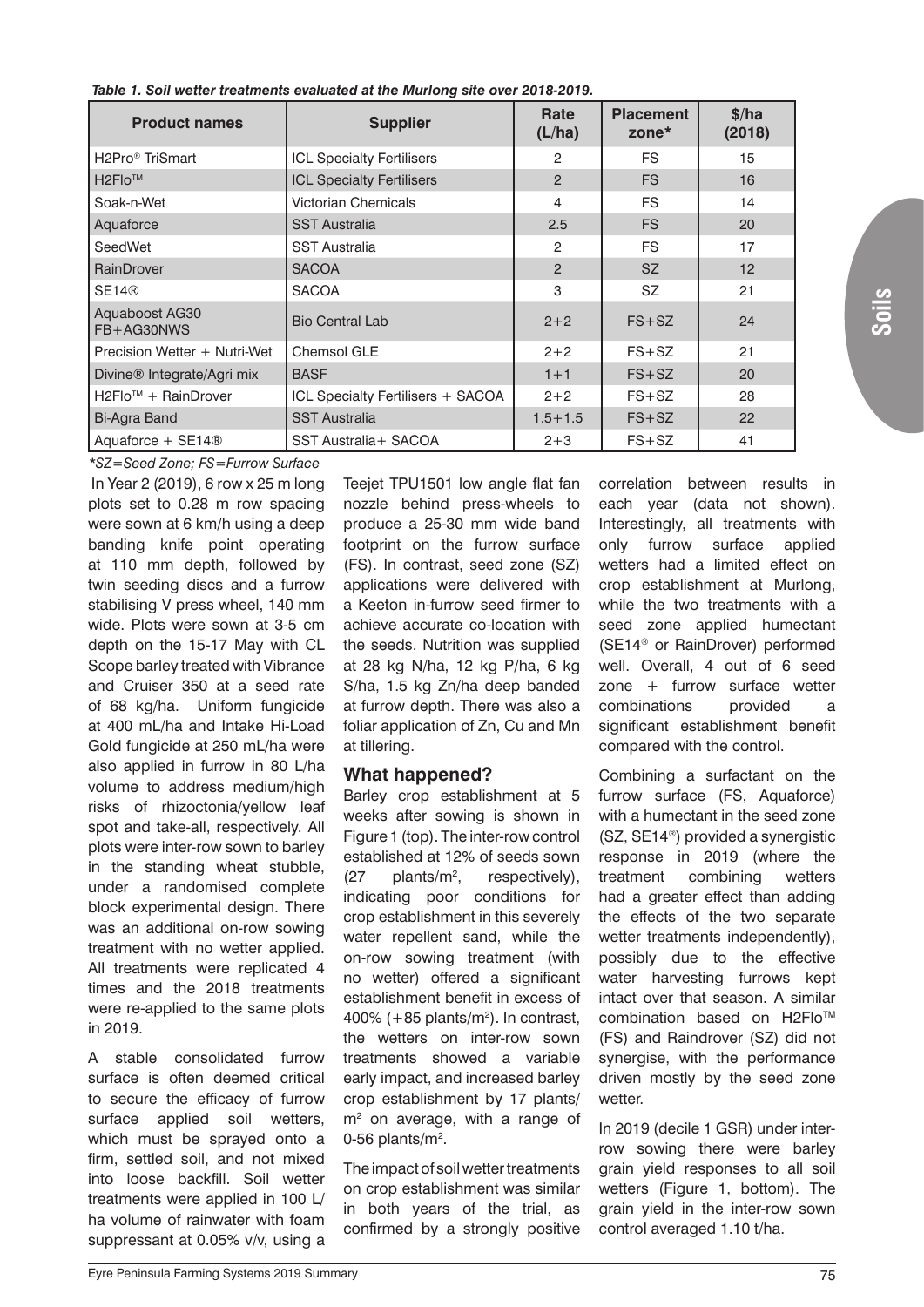

*Figure 1. Effect of the 13 soil wetter treatments on: (top) crop establishment over 2 seasons (at 38 and 35 days after sowing) relative to no wetter control (control=100%) and: (bottom) grain yield (kg/ha), relative to a nowetter control (left, 2018/19) or on-row (right, 2019). The error bars are the standard error of the mean. The 2019 soil wetter treatments and control were sown on the inter-row, with an additional on-row no-wetter reference. The wetter treatments are detailed in Table 1 and their placement varied as indicated.*

On the inter-row sown plots, soil wetter treatment yield increases ranged from  $+23-97%$ , with a maximum response of  $+1.07$  t/ ha. The water harvesting furrows kept intact over the 2019 season are thought to have driven a blanket yield response to soil wetters (with total response also product specific), while in 2018, the furrows backfilled early from drift and limited wheat grain yield

responses (up to 0.22 t/ha) were measured, while the early impacts on crop establishment was similar.

In comparison, the on-row control yielded the highest (x2.15 the inter-row control), providing a 1.26 t/ha grain yield benefit. A strong positive correlation (data not shown) was obtained between grain yield and plant density at 36 days after sowing (DAS), which means the soil wetters which

achieved a greater early impact secured the maximum yield. Overall, the treatment grain yield responses across the two seasons were strongly correlated (data not shown). This is encouraging and suggest that an effective wetter with consistent effects across multiple years, once identified, may be safely recommended to farmers in that environment.